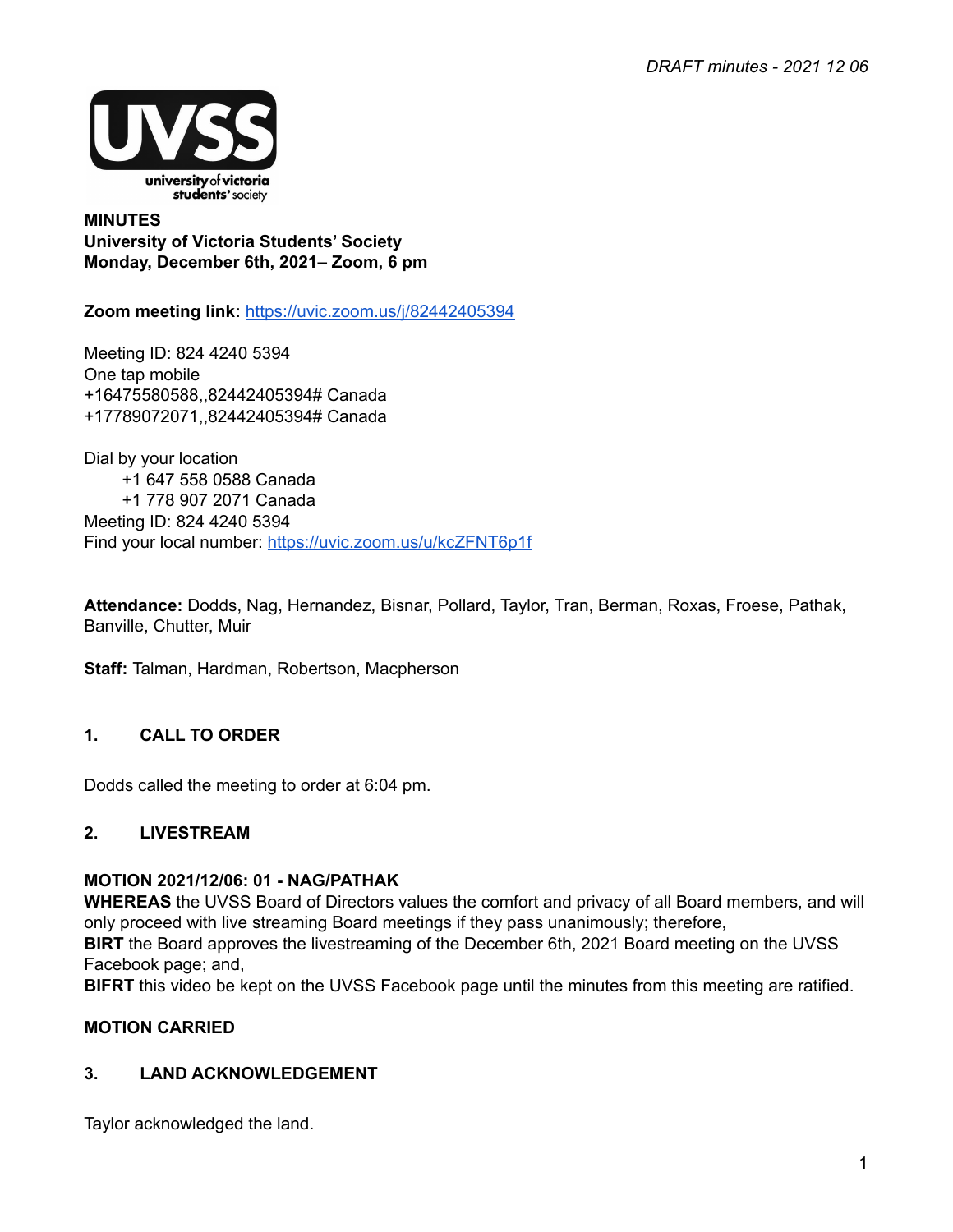### **4. ADOPTION OF AGENDA**

# **a. Adoption of Agenda**

i. **2021/12/06**

## **MOTION TO ADOPT - NAG/BISNAR MOTION TO AMEND - NAG/FROESE** To add Nag's, Froese's, Taylor's and Pathak's board reports. **MOTION CARRIED**

**MOTION TO AMEND - HERNANDEZ/MUIR** To add Hernadez's motion. **MOTION CARRIED**

### **MOTION CARRIED**

- **b. Adoption of Minutes**
	- i. **2021/11/01**

**MOTION TO ADOPT - BISNAR/NAG MOTION CARRIED**

#### **5. PRESENTATIONS & ANNOUNCEMENTS**

- **a. PRESENTATIONS**
- **b. ANNOUNCEMENTS**

## **6. REPORTS**

#### **a. EXCLUDED MANAGERS**

#### **b. PORTFOLIOS**

- 1. Campaigns and Community Relations
- 2. Finance and Operations
- 3. Outreach and University Relations
- 4. Student Affairs
- 5. Events
- 6. International Student Relations

#### **COMMITTEES AND COUNCILS**

- 1. Electoral
- 2. Executive Committee
- 3. Food Bank & Free Store
- 4. Peer Support Centre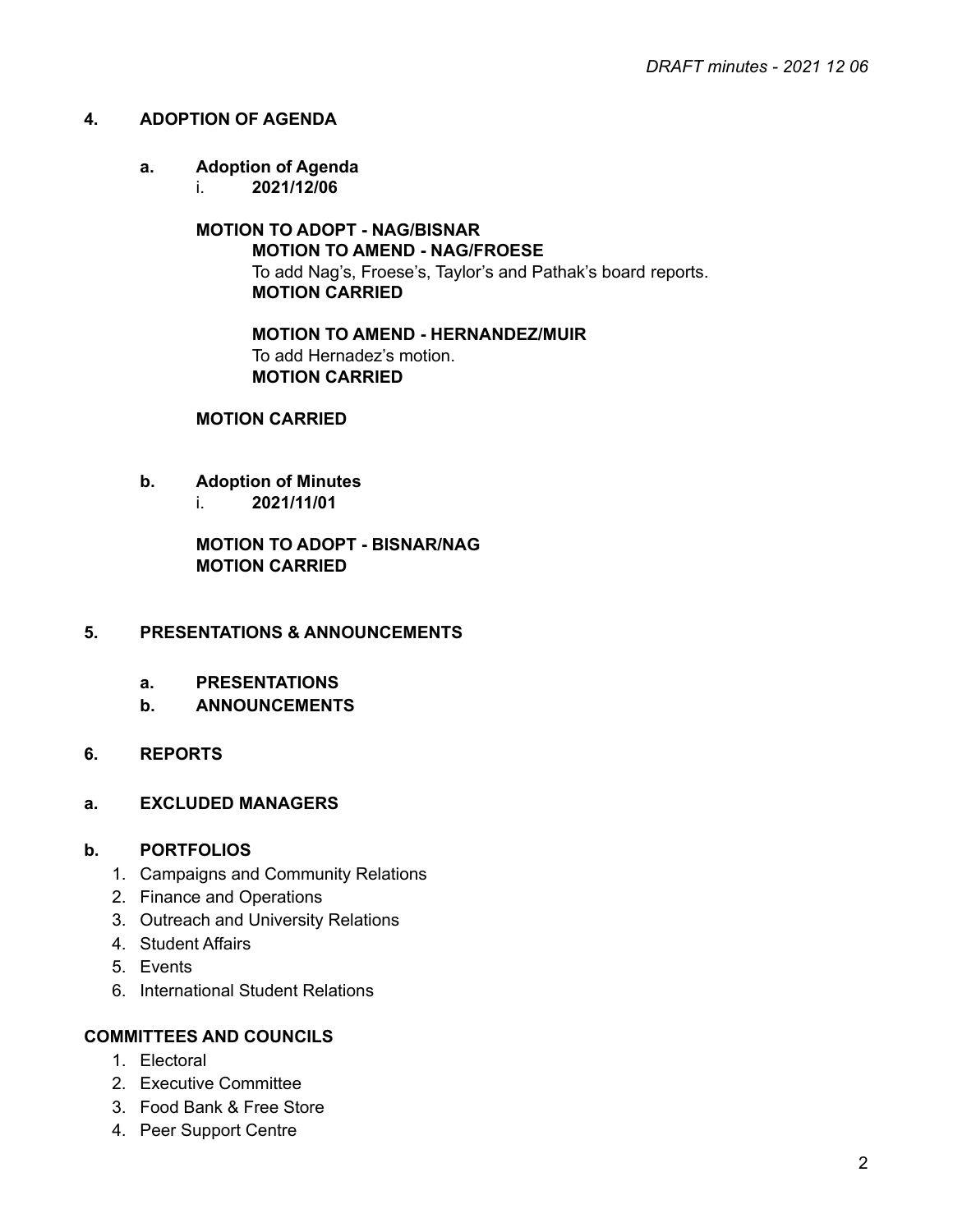### **CONSTITUENCY ORGANIZATIONS & NSU**

- 1. GEM
- 2. NSU
- 3. Pride
- 4. SOCC
- 5. SSD

### **7. QUESTION PERIOD (15 mins)**

#### **8. EMAIL MOTIONS**

#### **MOTION 2021/11/09 - DODDS**

**BIRT** the board approve this open letter in response to the events of the 2021 UVSS Annual General Meeting; and,

**BIFRT** this letter be posted on the UVSS website.

[https://docs.google.com/document/d/1lNrZucwFteoC7U-fyQfwlaY70EsxnOSnaeskpJFERt4/edit?usp=s](https://docs.google.com/document/d/1lNrZucwFteoC7U-fyQfwlaY70EsxnOSnaeskpJFERt4/edit?usp=sharing) [haring](https://docs.google.com/document/d/1lNrZucwFteoC7U-fyQfwlaY70EsxnOSnaeskpJFERt4/edit?usp=sharing)

### **MOTION CARRIED**

## **MOVE TO TABLE EMAIL MOTION DISCUSSION TO IN-CAMERA - BISNAR/POLLARD MOTION CARRIED**

- **9. MAIN MOTIONS**
- **a. PRIORITY BUSINESS**

#### **MOTION 2021/12/06: 02 - POLLARD/NAG**

**WHEREAS** the UVic Student Affairs has various committees that require undergraduate student representation as recommended by the UVSS; and,

**WHEREAS** a callout for UVSS representatives for the Book Store Advisory Committee was done on the UVSS Website, and to the relevant course unions; and,

**WHEREAS** the original deadline has passed with no additional applications; therefore,

**BIRT** the Board elects Marran Dodds as the undergraduate representative on the Book Store Advisory Committee.

## **MOTION CARRIED**

#### **NAG REPLACED DODDS AS CHAIR**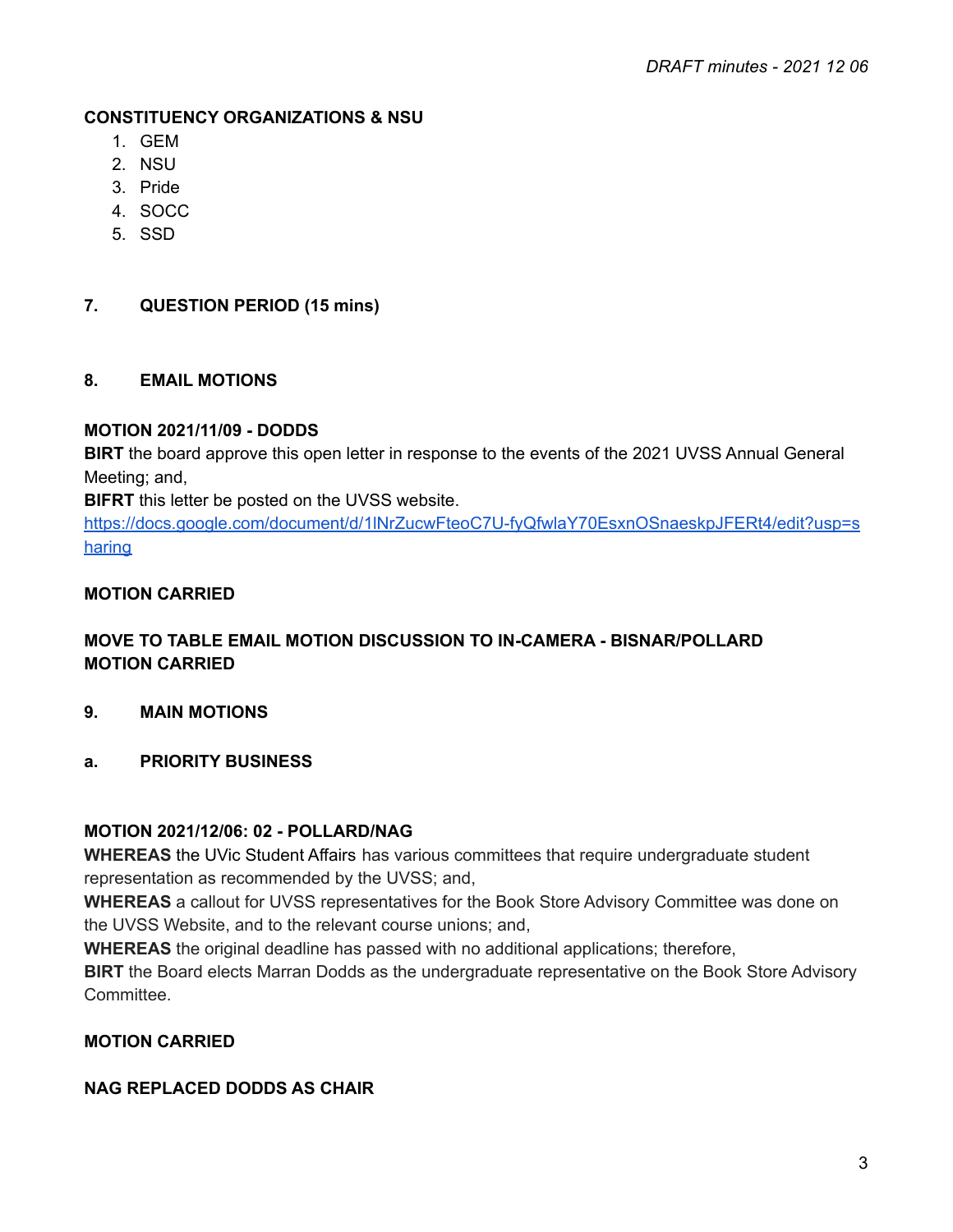# **MOTION 2021/12/06: 03 - DODDS/HERNANDEZ**

**WHEREAS** the Faculty of Science has various committees that require undergraduate student representation from the Faculty as recommended by the UVSS; and,

**WHEREAS** a callout for UVSS representatives for the Search Committee for the Chair of the Department of Mathematics and Statistics was done on the UVSS Website, and to the relevant course unions; therefore,

**BIRT** the Board accepts the nomination of Ashna Wright for the undergraduate representative on the Search Committee for the Chair of the Department of Mathematics and Statistics (see Appendix A); and,

**BIFRT** the Board elects Ashna Wright as the undergraduate representative on this search committee.

## **MOTION CARRIED**

## **MOTION 2021/12/06: 04 - DODDS/BISNAR**

**WHEREAS** the UVSS values transparency, openness, and accountability in government and governing bodies; and,

**WHEREAS** the passing of Bill 22 would amend the *Freedom of Information and Protection of Privacy Act* (FIPPA), which, if passed, would "undermine access to information and make public bodies less transparent" ([https://fipa.bc.ca/transparency-matters/our-bill-22-coalition/\)](https://fipa.bc.ca/transparency-matters/our-bill-22-coalition/); and,

**WHEREAS** this Bill, if passed, would affect the ability of The Martlet (UVic's independent campus newspaper) to access freedom of information requests; and,

**WHEREAS** The Martlet supports the UVSS in signing onto this letter; therefore,

**BIRT** the UVSS signs onto this [letter](https://fipa.bc.ca/transparency-matters/our-bill-22-coalition/) to Premier Horgan and Minister Beare regarding the Bill 22 amendments to the *Freedom of Information and Protection of Privacy Act* (FIPPA).

## **MOTION CARRIED**

## **DODDS REPLACED NAG AS CHAIR**

## **MOTION 2021/12/06: 05 - HERNANDEZ/FROESE**

**BIRT** UVSS Board of Directors Policy is amended as follows.

- 1.4 Director Benefits
	- a. All benefits are for personal use only and are only to be used in the timeframe for which they are intended.
	- b. Lead Directors
		- i. Lead Directors who submit their directors reports and fulfil the bylaw requirement to work 35 hours per week are entitled to the following benefits:
			- 1. Five [5] food discount chits per week; and
			- 2. Free beverages (coffee or pop) provided that the director uses their own cup; and
			- 3. Four [4] Cinecenta movie passes per month; and
			- 4. Free admittance to all UVSS events.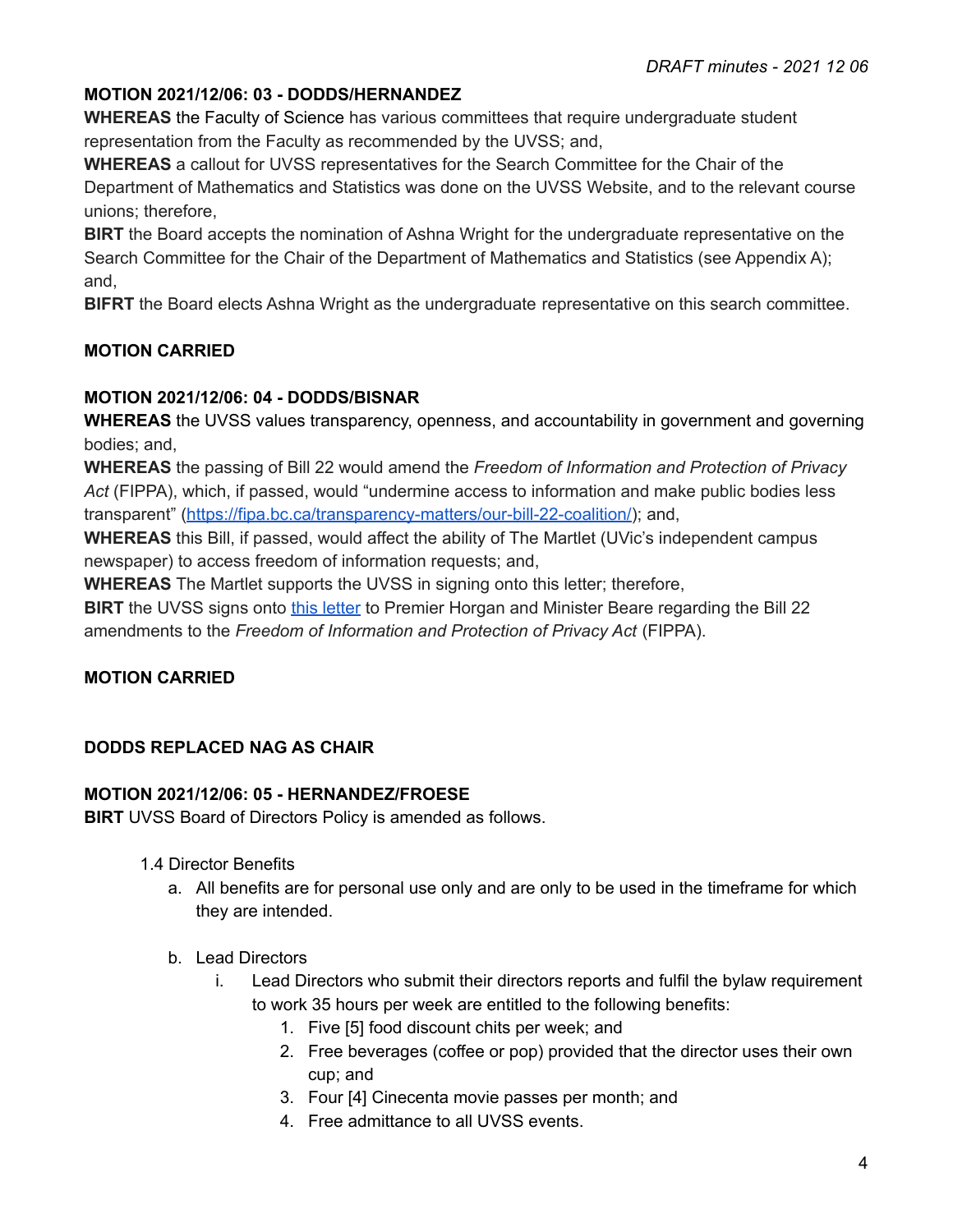- **5. The UVSS shall provide a taxable benefit up to \$150 per semester for health and wellness benefits. This amount shall be rebated back when proof of purchase is provided. Eligible expenses include gym or fitness class or memberships; exercise equipment; and mental health services. Clothes and shoes are ineligible.**
- ii. All benefits are for personal use only and are only to be used in the timeframe for which they are intended.

## **ALL LEAD DIRECTORS ABSTAINED FROM VOTING ON MOTION 05.**

## **MOTION CARRIED**

### **MOTION TO RECESS - BISNAR/HERNANDEZ** 10 minutes recess. **MOTION CARRIED**

## **MOTION 2021/12/06: 06 - NAG/BISNAR**

**WHERERAS** The Board had approved the project to replace aging mechanical units to increase energy saving in the SUB; and,

**WHERERAS** the cost of the project has exceeded the previously quoted consultation; therefore, **BIRT** the board approve the total project for \$165,000 from Dr. EWING MEMORIAL FUND.

## **MOTION CARRIED**

## **MOTION 2021/12/06: 07 - BANVILLE/POLLARD**

**WHEREAS** I have previously complained about a lack of communication and unclear board governance; and,

**WHEREAS** the last board meeting was cancelled with very short notice (a few hours) and without consulting the members of the board or any visible attempt at consulting; and,

**WHEREAS** there was an email motion the week before that would have been on the agenda that then did not get discussed; and,

**BIRT** we discuss the conditions that cancelled the last board meeting.

## **MOTION TO MOVE MOTION 07 IN CAMERA - BERMAN/BISNAR MOTION CARRIED**

## **MOTION 2021/12/06: 08 - HERNANDEZ/ROXAS**

**BIRT** the club is ratified without funding.

● UVic Cuban Salsa Club

#### **MOTION CARRIED**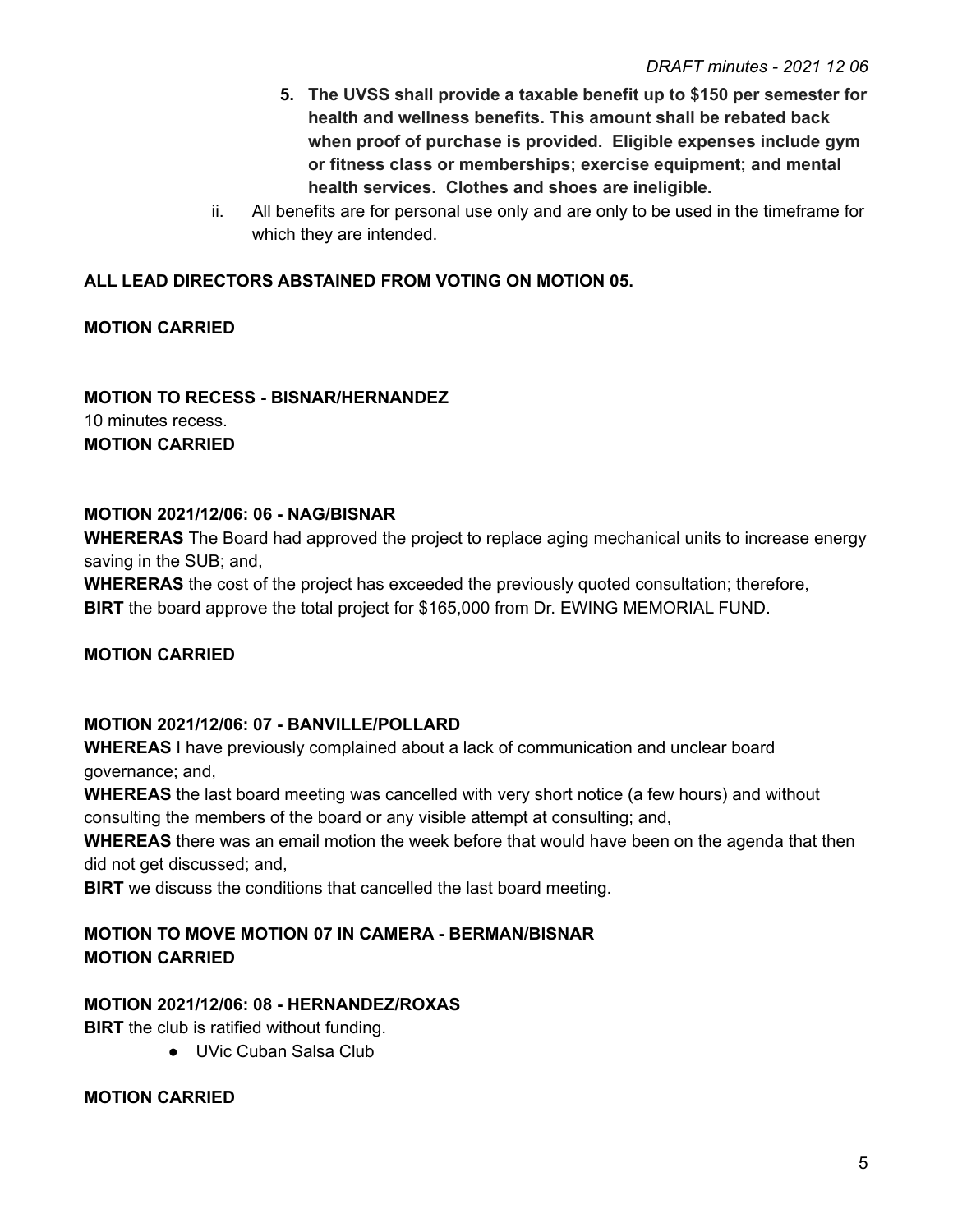# **MOTION TO MOVE IN CAMERA - BISNAR/NAG The meeting moved in-camera at 7:29pm. MOTION CARRIED**

#### **10. IN-CAMERA**

- **a. Legal**
- **b. Personnel Committee Report**

# **RECOMMENDED BY ELECTORAL COMMITTEE MOTION 2012/12/06: 09 - HERNANDEZ/POLLARD BIRT** Ali Calladine is ratified as Chief Electoral Officer for the Spring 2022 UVSS Elections.

### **MOTION CARRIED**

## **MOTION TO MOVE OUT OF CAMERA - BERMAN/BISNAR The meeting moved out of camera at 8:24pm. MOTION CARRIED**

## **11. MEETING TIMES**

**The next meeting scheduled by the Board of Directors is: Monday, December 13th, 2021 (in person)**

#### **12. ADJOURNMENT**

#### **13. BOARD DIRECTORS' REPORTS (Nov 1 - Dec 3, 2021)**

#### **Q Roxas (62.25 hours)**

Meetings

- Meetings and correspondence re CFUV and Radio Society
- Exec Meetings
- Meetings with DALs
- Meeting with RP and SH re survey
- Board Meeting
- Meeting with Hot Lunch community groups
- Radio Club AGM
- Events Committee
- Meetings with students re event collaborations
- Meetings re TGNC advocacy
- Leads
- Personnel

Book Club

- Outreach planning w facilitators, DAL, marketing team
- Organizing registration forms
- Creating zoom links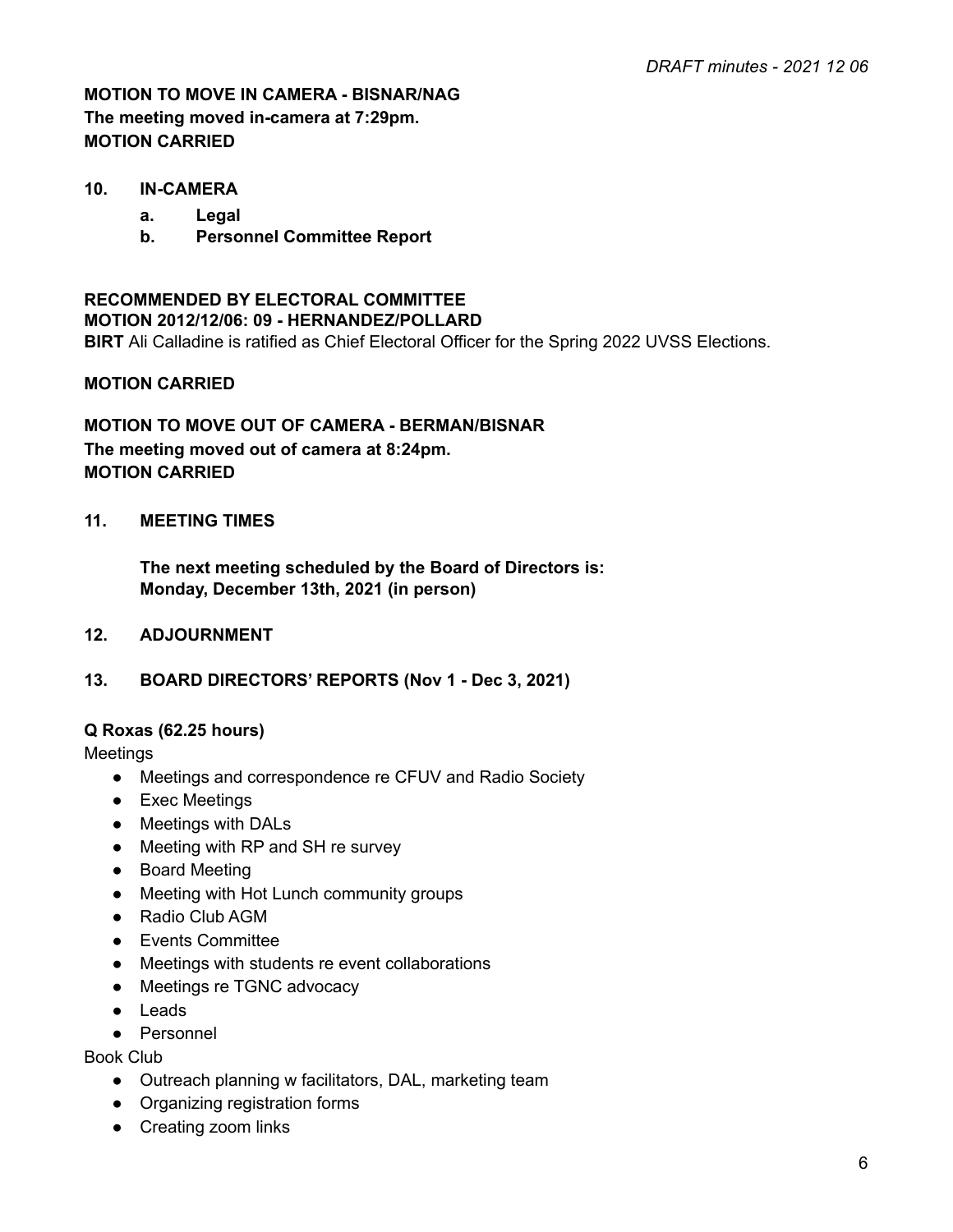- Correspondence with facilitators re self locations
- Contacting registered people with info

## Shuttle Bus

- Outreach planning
- Attending day of to sign people in and out
- Troubleshooting with students buying tickets online
- Facilitating refunds and exchanges of tickets
- Setting up, taking down, and checking in students on the day of

## Radio Society

● Reviewing documents re mandate, procedures, and governance for Radio Club & Radio Society FoodSafe

- Completing modules
- Writing test!

## Hot Lunch

- Making writeups for outreach videos for community groups
- Organizing WOs and social media content
- Answering student inquiries
- Nov 5 event! Set up, serving, social media, takedown

## Admin

- Email correspondence with DALs, internal UVSS team
- Contributing comments and edits to various, ongoing docs in the Outreach portfolio
- Responding to student inquiries for events
- Writing ongoing work orders for all various events in portfolio
- Submitting feedback on accessibilty of conference that Leads attended

General email inbox checking, responding, and other admin

# **Marran Dodds (165 hours)**

- *● UVSS Committees/Meetings*
	- Board Meeting
	- Leads Meeting
	- Executive Committee
	- Policy Development committee
	- Member Outreach Committee
	- Member Outreach portfolio
	- Electoral committee
	- Ecofoot Committee
	- Campaigns Committee
	- Events Committee
	- Department Manager/Coordinator Meeting
- *● University Relations*
	- Communication with Jim Dunsdon (AVP Student Affairs)
	- Meetings with AVP Student Affairs
	- Meetings with the Faculty of Education etc. Giving Tuesday Collaboration
		- Emails, posting on social media
	- Gathering agenda items for Operational Relations Committee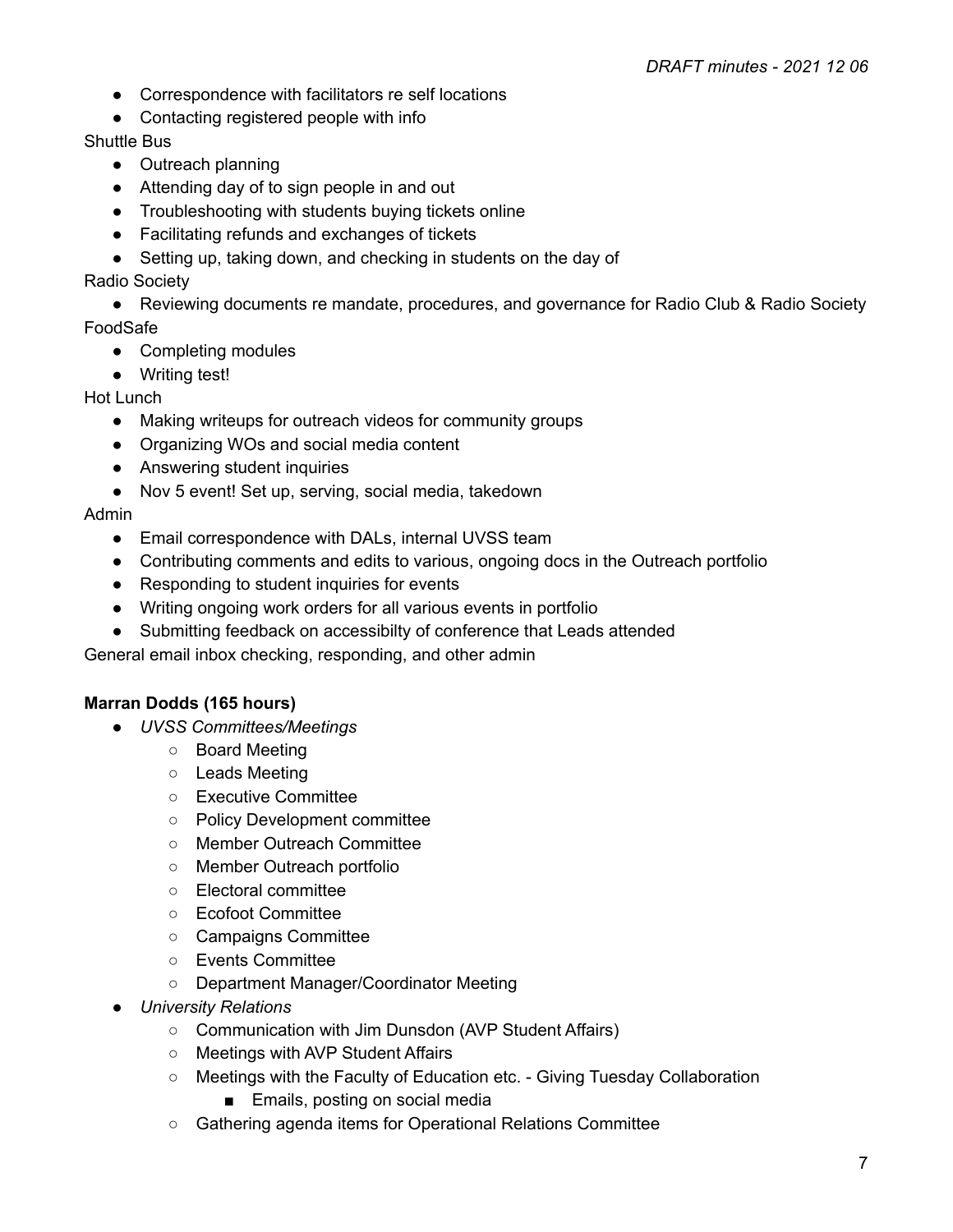- UVic Campus Planning Committee
- EQHR
	- Filming and preparing content for the 5 Days of Action week
	- Outreach for folks interested in creating content for the campaign
- Ombudsperson committee
	- Prepping and preparing agenda for meetings
	- Scheduling meetings
	- In camera session
- Operational Relations Committee
- Meetings with OSL re SVP
- UVic Exec x UVSS Exec Strategic Vision and Planning
- Fee Reduction Appeals Committee
	- Preparation for the meeting
- Preparing materials for OSL January Orientation
- Meeting w/ UVic External Relations re Employment Fair
- *● Ongoing Projects/Collaborations*
	- Post-AGM
		- Organizing invoice for the Chair
		- Creating Post-AGM Working Group
		- Brainstorming outreach opportunities and organizing
		- Writing UVSS Statement/Letter & bringing it to the board
		- Looking through UVSS Constitution/Bylaws & BC Societies Act
		- Graphics work order
		- Correspondence with external stakeholders
		- Working group meetings
		- Sending emails to Course Unions and PDUs
	- Hiring Committee Marketing and Events Coordinator
		- Committee meetings
		- Going through applicants and interview questions
		- Interviews with potential candidates
		- Finalizing candidate
	- Hiring Committee Senior Electoral Officer and Chief Electoral Officer
		- $\blacksquare$  Same as above  $\lambda \lambda$
	- Media
		- CBC Radio Interview UVic Parties in Residence
		- Interview with the Martlet
	- Outreach
		- Writing copy for UVSS Staff Newsletter
		- Writing copy for UVSS Newsletter
		- Post-AGM/Feedback outreach on Social Media
	- Book Club
		- Reading book and preparing for the meeting
		- Writing facilitator introduction
		- Book Club meeting!
	- Annual Survey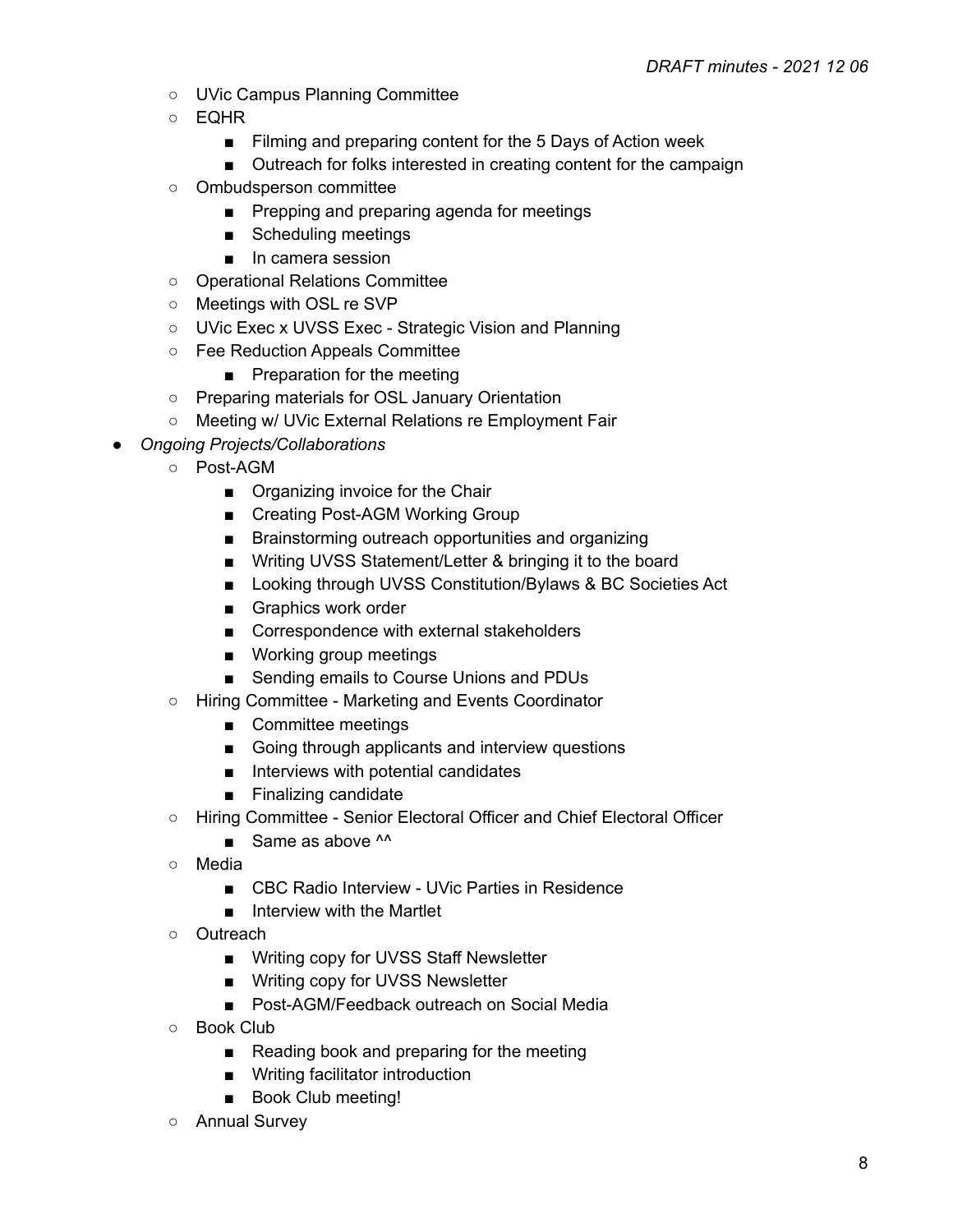- Looking over past data
- Creating survey for this year
- *● Administrative and Other*
	- Emails, administration, and organizing
	- Prepping for committee meetings/creating agendas/scheduling meetings
	- Writing motions for board meeting
	- Communications and meetings with directors and excluded management
	- UVSS governance, policy, and internal relations
	- Planning for in-person board meetings
	- Held online office hours
	- Creating agendas, minutes, and scheduling meetings
	- Scheduling final NLC Audit presentation
	- Signing cheques
	- Alumni networking workshop event
	- Meeting with Amanda (new ASM!)

## **Mariel Hernández (107.5 Total Hours)**

- Meetings and Committees
	- Attended UVSS Committees: Policy Development, Member Outreach, Campaigns, Executive,
	- Leads, one-on-one meetings with Advocacy and Affiliated groups, Coordinator's Meeting, Electoral, Department Managers meeting Nov 29
	- Hosted ARC Nov. 26
	- Attended UVic meetings and committees: OSL Nov. 24
	- Studentcare Nov 30
	- Hosted office hours virtually and online
	- Student meeting re: Equity
- Hiring
	- Electoral committee: CEO interview Dec. 2
	- Vice-President Academic and Provost Appointment Committee Nov 15 and 16 (6 hours)
- Clubs and Course Unions
	- CCU Days planning: Graphics, social media,
	- Lockers: Clean out, install new lockers, assign new placements, write a new use agreement.
	- Accounting: cheque requisition, fix errors, sign cheques

# **Robin Pollard - 124 hours (Nov 1 - Dec 3)**

- *● General:*
	- Emails and admin
	- December 6th statement
		- **■** Dec 6th 2021 [Statement](https://docs.google.com/document/d/1NHlchPMmpqgiwKxSzD2o4MOpheW9ccBNM_mcwiKZY0c/edit)
	- *○ Committee Meetings*
	- Leads
	- Exec
	- [Campaigns](https://docs.google.com/document/d/1MLvoO0tU-CnqB1GTGh6z0YlbGRknliy7f4gsui7-UJU/edit#)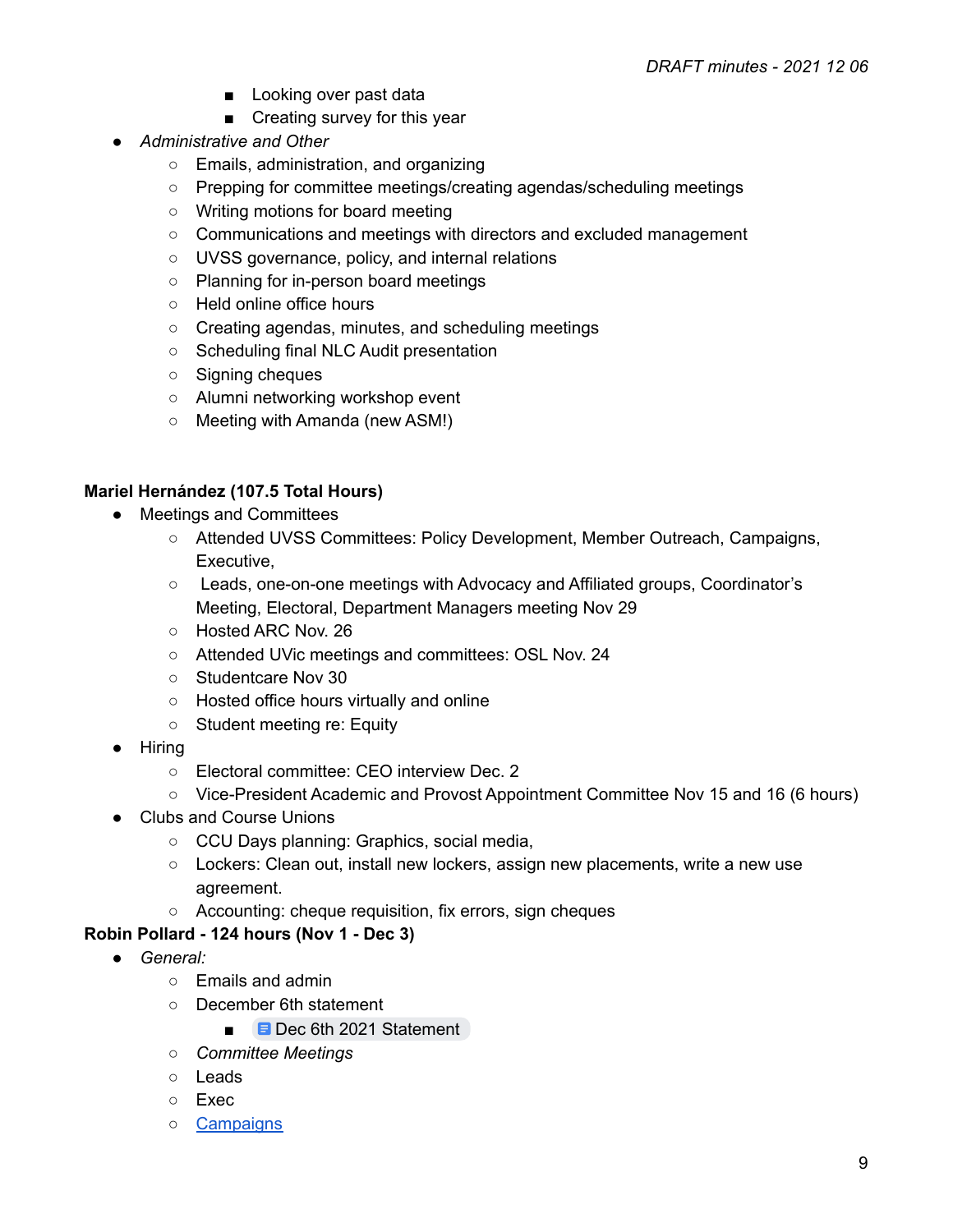- Events
- Outreach
- Post AGM working group
- Personnel Committee
- Office hours
- Team dynamics
- *● Divest*
	- Social media
	- Rally follow up
	- Website
	- Re-investment campaign
	- Kevin hall communications
		- $\blacksquare$   $\blacksquare$  [Letter](https://docs.google.com/document/d/1JnlhO-SUGCZKGPh4qC1R8pyzBLQLX9ezp2n-Tr_6RPM/edit) to Kevin Hall
	- Divest Meetings
		- **DIVEST Running Agenda [2021/2022](https://docs.google.com/document/d/1xwbFOUoGYYSU4gnzw85oSbf1KzXYnYYQlvlyv9v-4gE/edit)**
	- Divest socials
	- Reaction to UVic's Investment announcement
		- Socials
		- Press release
		- Video
		- Research
		- Phone calls
		- Martlet interview
	- Reinvestment meetings
	- Faculty meetings
	- Meetings and organizing
	- Banner drop prep
	- Painting banner
	- Press release
	- Martlet interview
	- Media relations and emails
	- Honorarium forms for Divest Fest performers
- *● LGC*
	- LGC working group meeting
	- Review of LGC Handbook
	- SVAW big group debrief
	- Sexualized Violence Education and Awareness Committee
	- Meeting with OSL on Mandatory Consent Training
		- **UVSS and OSL [Meeting](https://docs.google.com/document/d/1-W8R4VCf5tXYuez4i2INWZy-KeapHQdqUuTY4ScHSKs/edit) Nov**
	- Dec 6th planning
	- LGC Satellite partner outreach and google form
		- https://docs.google.com/forms/d/17FEEq02FeVRKvmVhFSKGSrXvpwBueC0UIM [0jJKeSy14/edit](https://docs.google.com/forms/d/17FEEq02FeVRKvmVhFSKGSrXvpwBueC0UlM0jJKeSy14/edit)
	- Meeting with StudentCare about legal resources (legal representation etc)
		- **B** [StudentCare](https://docs.google.com/document/d/1ZQJBZbQ7RZp0FEvZi88ZjCsCq8D2U8Vo1tXdRtqgXt8/edit) Resources: Meeting with Robyn Paches and Sophia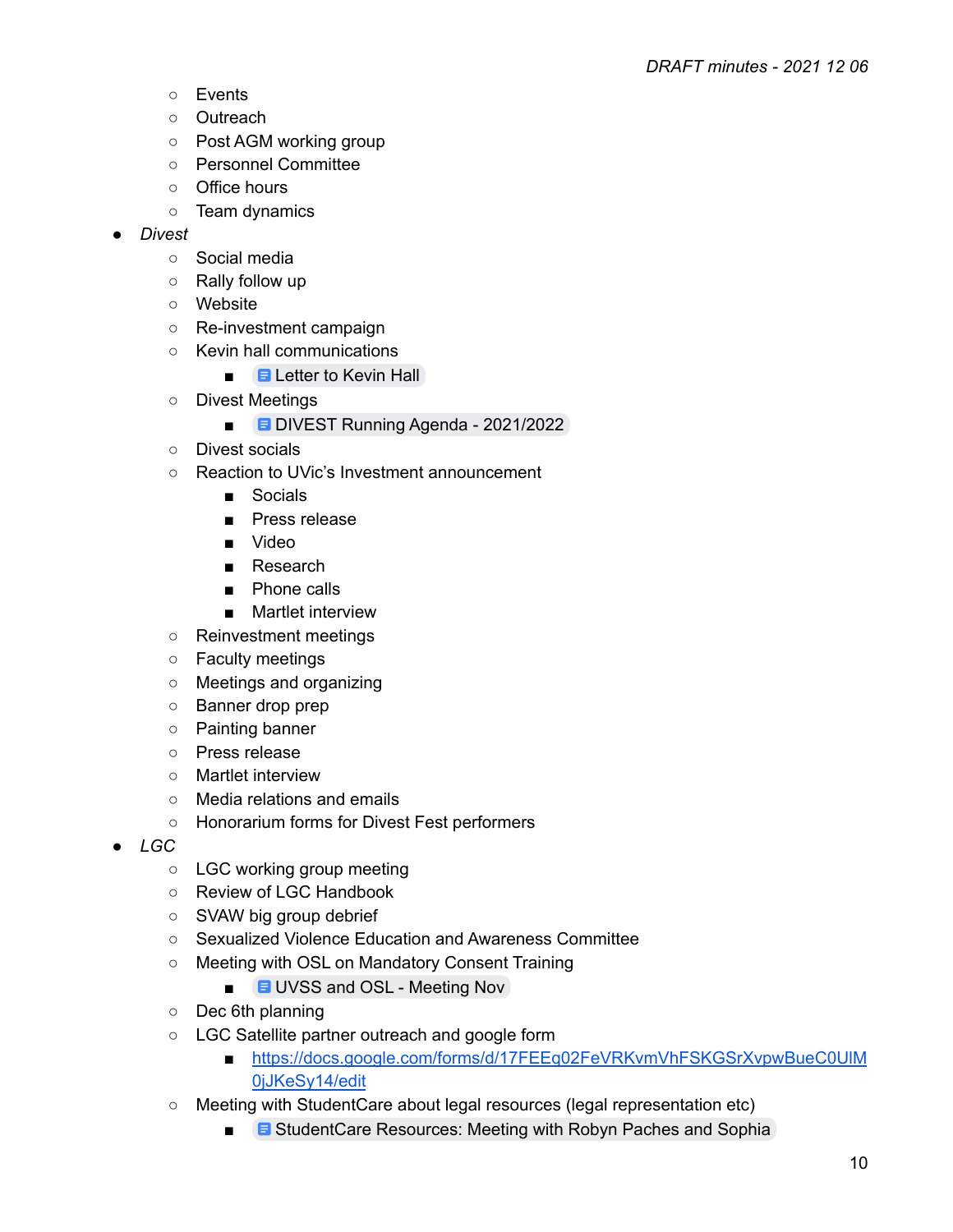- December 6th walkout letter co0-sign demands: **E** GBV [Walkout](https://docs.google.com/document/d/1iO3AobuTYGN1Uuns6TqtCBWwJCueVAUmvTrkmgqL6XA/edit) Official letter:
	- **UVic GBV Walkout: Main [Message](https://docs.google.com/document/d/1EbsyfiBBW_rK_F3bcCGAuPeJXQHrHatAaQFdNcsKiDs/edit) and Planning Doc**
- LGC partner meeting
- LGC outreach planning
- Safer sex and mesntual supplies upkeep
- *● ReThink*
	- Imposter Syndrome workshop with PSC!!
	- Prepping for Stress Buster Workshop
		- **■** [December](https://docs.google.com/document/d/19hMGCx85YBjrpGvO511MavksmUQxUlDux5so7uHXl80/edit) 3rd Stress Buster Workshop
- *● Shift Our Campus*
	- AARS meetings
		- Sifting through survey results
- *● Make Transit Work*
	- Prep for transit coalition meeting
		- **B** Running Agenda: Transit [Coalition](https://docs.google.com/document/d/1Os_m1sGey784W4eXXjGhwmvKl-WJ6at6rnL7bnNZWGU/edit#) Meeting
	- *○ VRTC*
		- VRTC meeting brief/ Student transit update
			- **E** For VRTC Nov 9 Board [Meeting](https://docs.google.com/document/d/1NnbD0iqayxv0GcWrHU18qE1KgLNbfGKL6uW9Gsgi7k4/edit)
		- Transit coalition meeting setup
- *● Safer Use*
	- $\circ$  Letter to John Horgan about making nasal naloxone supplies available
		- **E** Letter to John Horgan [November](https://docs.google.com/document/d/1BMF-m6ko-R45UUjfHMQk_gslkkq2s3XHJez1qDooAtM/edit) 2021
	- Email followups to October 20th naloxone training participants
	- Organizing naloxone training and setting up zoom
	- Naloxone Training Coms! Trained 24 students
- *● Community*
	- Donation and involvement with M'amtiguila rematriation project
	- Alumni association meeting/presentation

## **Dipayan Nag (144 hours)**

- Internal Meeting
	- Leads Meeting
	- Meeting with ED
	- Meeting with ASM
	- Meeting with DaL
- **Board and Committee Meetings** 
	- Board Meeting
	- Executive Committee
	- Policy Development Committee
	- Leads Meeting
	- Ecofoot committee
	- Exec-Exec Meeting
	- Op/Rel Committee
	- Member Outreach Committee
- Portfolio Work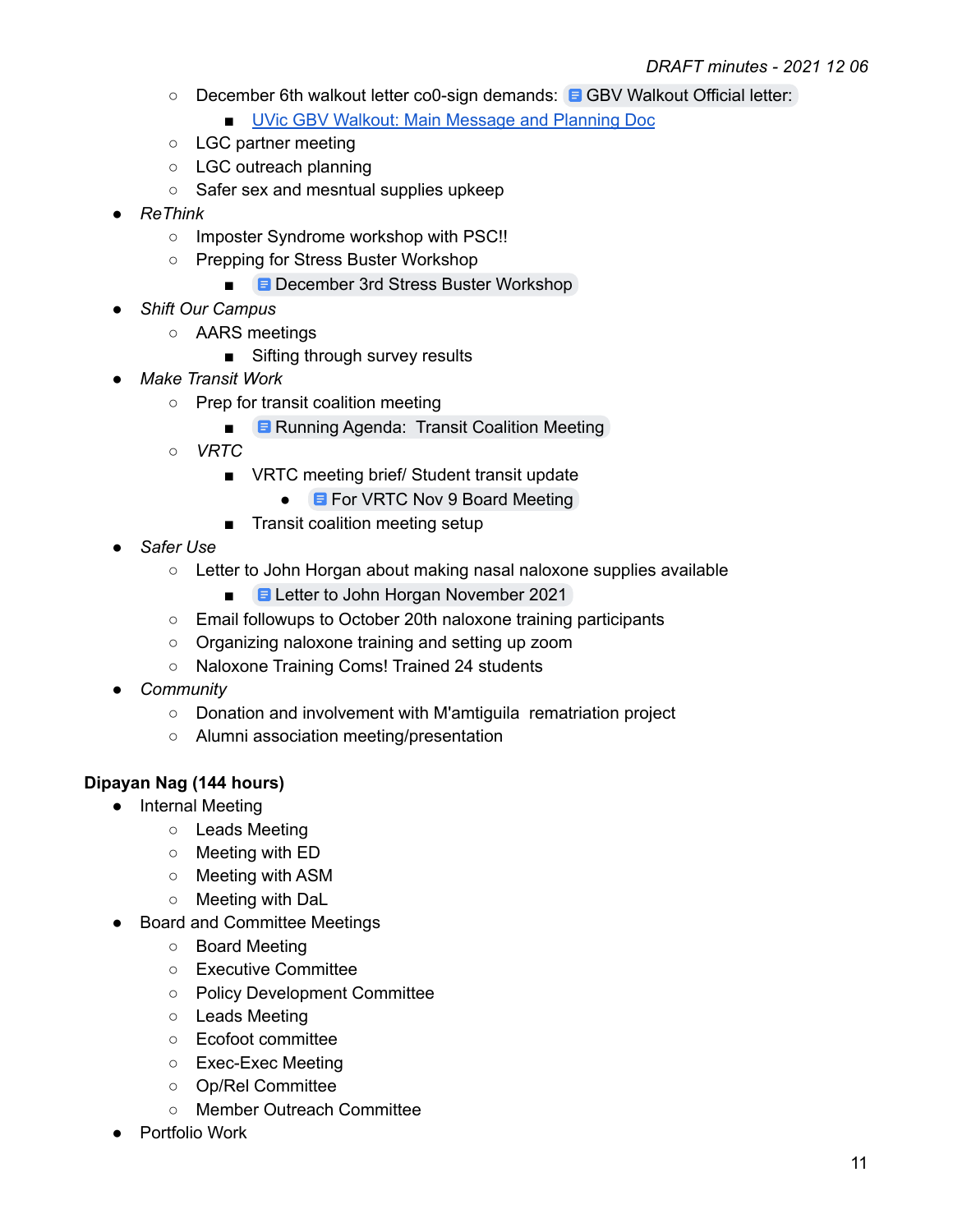- Business profitability
- New policy
- Business Plans
- Ecofoot Business
- External Meeting
	- Meeting with OSL
	- Senate Standing Committee
	- Alumni Working Lunch
- Other Administrative and Miscellaneous tasks
	- Replying to emails.
	- Cheque Approving
	- Agendas and Minutes for Meetings
	- Hot Lunch Program

# **Joshua Fassnacht (17.5 hours)**

- ISR Portfolio (**5.5 hours)**
	- $O$  JF+SP (1 hour)
	- International tuition & MSP planning (2 hours)
	- International events planning Int'l Ed Week (1 hour)
	- $\circ$  JF + NPS (1 hour)
	- $\circ$  JF + CR/ICS (.5 hours)
	- AGM Working Group (.5 hours)
	- $\circ$  JF + QR (.5 hours)
- Peer Support Centre Committee (1.5 hour)
- Campaigns Committee (1 hour)
- Policy Committee (.5 hours)
- Member Outreach Committee (1 hour)
- Ecofoot Working Group (1 hour)
- $\bullet$  A4A (1 hour)
- Hot Lunch Program (2 hours)
- Emails & Admin (3 hours)

# **Hailey Chutter (13 hours)**

- Divest meetings (6h)
- Campaigns Committee (.5h)
- Divest protest planning/social media prep (4.5h)
- Divest protest (1h)
- Annual General Meeting (1h)

# **Deborah Berman (11 hours)**

- Nov 15th meeting hours (4 hours)
	- Portfolio meeting (0.5 hours)
	- Policy Development Committee (0.5 hours)
	- Events Committee (1.0 hours)
	- Personnel Committee (1.0 hours)
	- Member Outreach Committee (0.5 hours)
	- Reviewing policy (0.5 hours)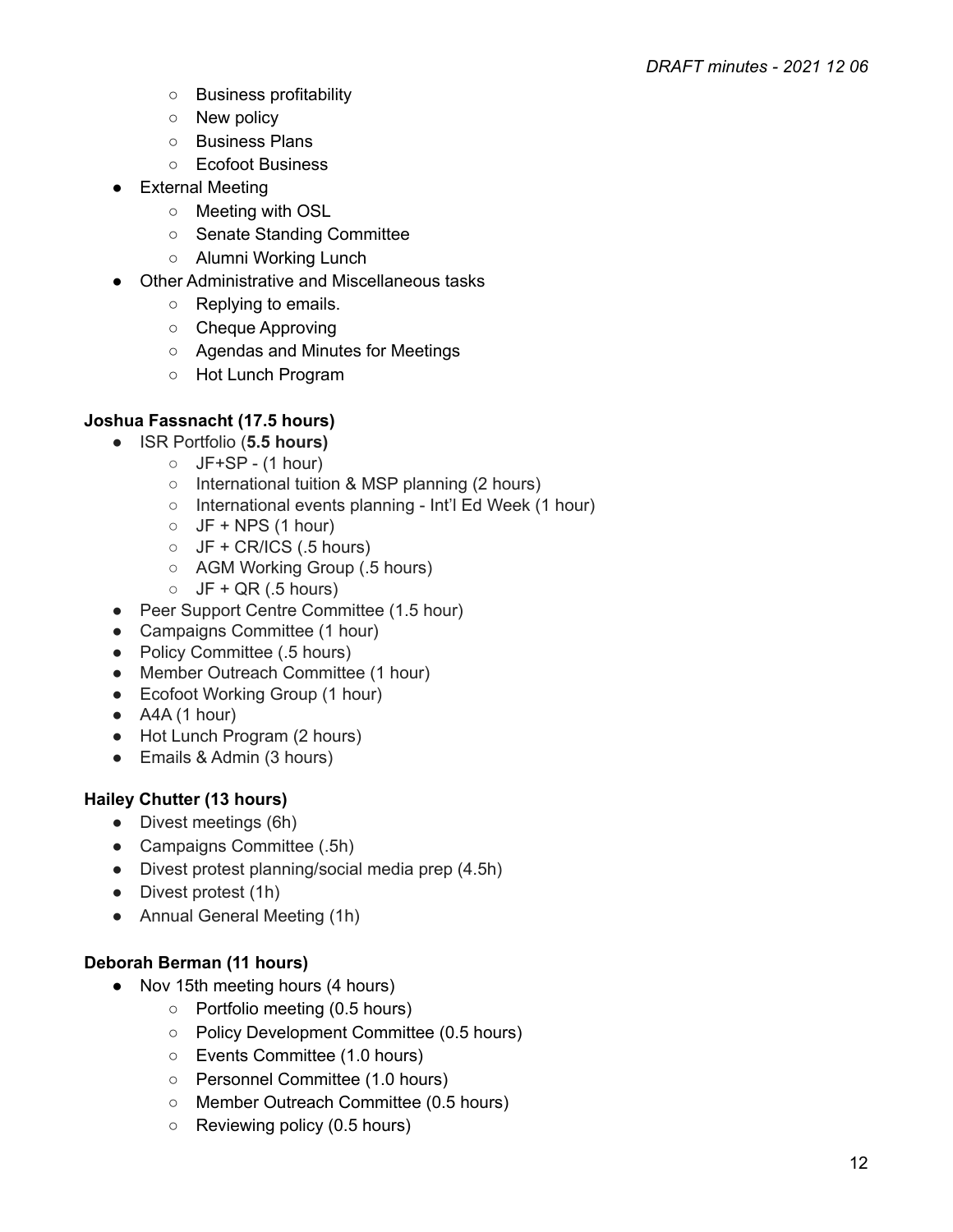- Dec 6th meeting hours (7.0 hours)
	- Personnel Committee (0.5 hours)
	- SCARTA (3.25 hours)
	- Member Outreach Committee (1.0 hours)
	- Events Committee (1.25 hours)
	- Policy Development Committee (0.5 hours)
	- Admin work (0.5 hours)

### **Nigel Bisnar (12.25 hours)**

- CSAP Community Collaborator TFG Workshop 3 (2hrs)
- CSAP TFG reviewing and providing feedback on first draft of strategies and goals document (2hrs)
- Ecofoot Working Group (1hr)
- Ecofoot outreach and promotion prep (1.5hrs)
- Ecofoot planning meetings (0.75hrs)
- Member Outreach Committee (1.5hrs)
- Events Committee (1.5hrs)
- Post-AGM Working Group (1.5hrs)
- $\bullet$  Admin (0.5)

## **Rowan Froese (2 hours)**

- Board Communications 1 hour
- Volunteering at Food Bank 1 hours

## **Siddharth Pathak (3 hrs)**

- Board Meeting (2 hrs)
- Board Communications (1 hr)

## **Kishal Scholz (5.75 hours)**

- Correspondence (0.5 hours)
- Meetings with leads (0.25 hours)
- FBFS volunteering (5 hours)

## **Gina Tran (2 hours)**

● Board meeting

## **Kathleen Banville (19.25 hours)**

- Fri Oct 29 ICAT training 2 hours
- Mon Nov 1 board meeting 3 hours
- Nov 2 correspondence 1 hour, outreach portfolio 30 min, policy committee 30 min.
- nov 10 outreach committee 45 minutes
- nov 12 food bank 2 hours
- Nov 15 correspondence 1 hour